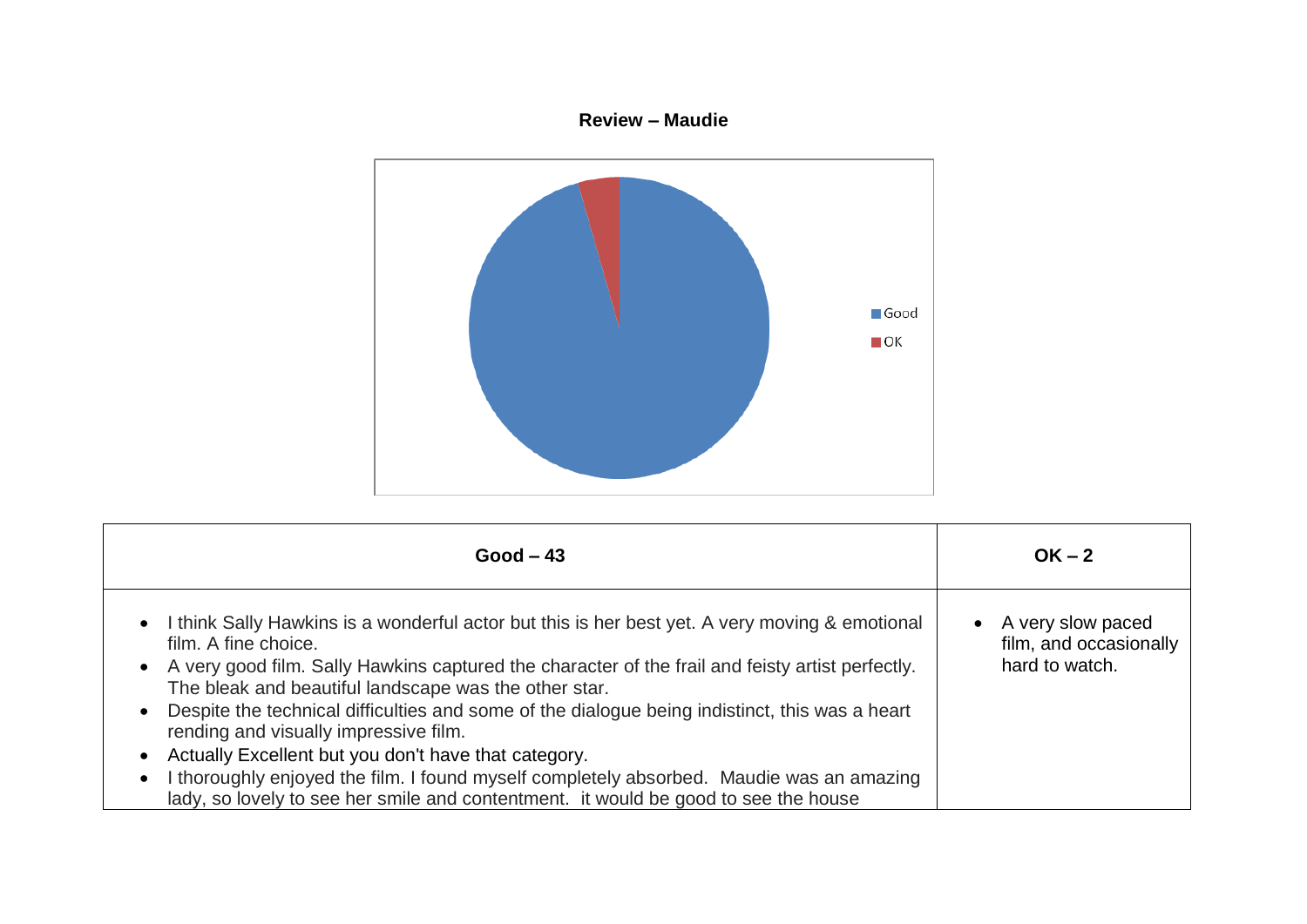someday.

- I enjoyed the film last night very much. I thought it was very moving and I must admit my eyes were moist when Maud died. I hadn't heard of her so had to look her story up when I got home. She didn't have an easy life. It couldn't have been an easy part to play but it was done very well.
- Absolutely loved it. Unbelievable acting from Sally Hawkins.
- A sad story but so beautifully acted.
- Excellent film. Superbly acted by Sally Hawkins and Ethan Hawke. A very emotive and sad story. If it hadn't been true it might have been seen as farfetched! Thank you for showing it.
- Fascinating and sensitively depicted.
- Quite a poignant story. Shame about the technical problems.
- I thoroughly enjoyed the movie: a tour de force by Sally Hawkins. I didn't think the treatment of her by her aunt and brother was harrowing/cruel so much as self interested and lacking in compassion. The photography was an art form in itself. What an interesting subject I knew nothing about this artist. Her disability made her art even more poignant. Great choice. Well done.
- The human spirit in adversity can be splendid.
- A touching story told with sensitivity, we both enjoyed it. Thank you.
- Excellent acting by Sally Hawkins. We all enjoyed it. Not a film we would have chosen but pleased to have seen it.
- We enjoyed the film. Its depiction of life in such a small, isolated environment was rather bleak. The development of the relationship between the central characters was interesting. Ian's opening comments about the house being moved to a museum struck me as rather odd, until I saw how tiny it was.
- Enjoyed this film. We found it very moving and made us look into the work of Maud Lewis. A very good choice
- Surprisingly moving, with a wonderful soundtrack.
- Very good.
- Wonderfully moving performances from the two leads.
- Unfortunate second malfunction of equipment! Nevertheless, we both enjoyed the film. One Good, and one OK. Excellent acting from the two leads. Some beautiful scenes,